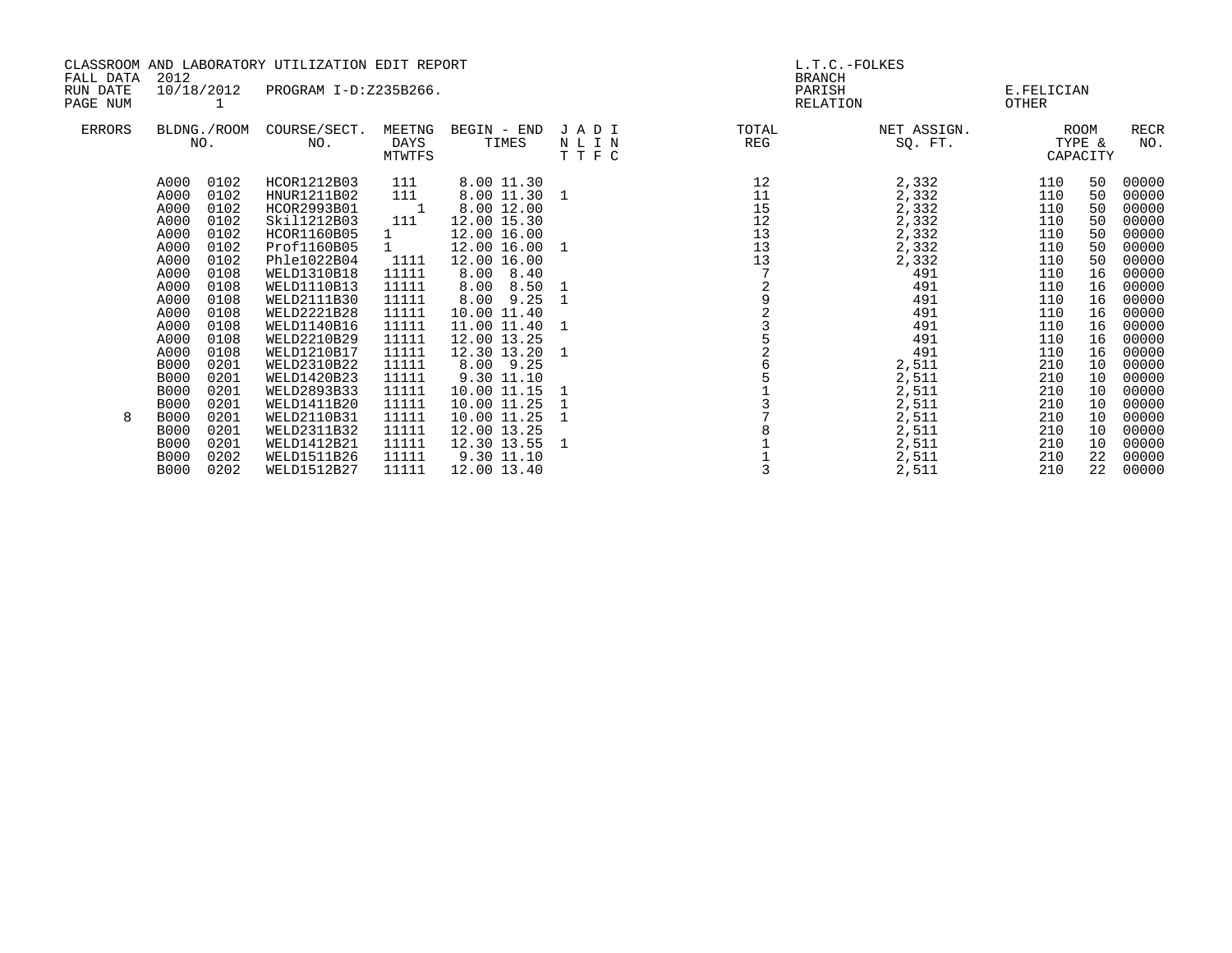## E R R O R P A G E L.T.C.-FOLKES

- ERROR 1 CLASS AND LABORATORY UTILIZATION FILE DOES NOT MATCH WITH BLDGS AND ROOMS FILE. THE ROOM, BUILDING, AND CLASS FILES MUST ALL MATCH. IF THE ROOM NUMBER ON THE UTILIZATION IS CORRECT, THE ROOM SHOULD TO BE ADDED TO THE ROOM FILE.
- ERROR 2 THERE SHOULD BE AT LEAST ONE ENTRY IN THE DAYS-OF-WEEK-COURSE-MEETS FIELD.
- ERROR 3 BEGIN-END-TIME FIELDS MUST BE BETWEEN 06.00 AND 23.00
- ERROR 4 WARNING CLASS TIME EXCEEDS 5 HOURS.
- ERROR 5 ROOM TYPE INVALID FOR TEACHING CLASS, CLASSES CANNOT BE SCHEDULED IN ROOMS DESIGNATED AS CIRCULATION, CUSTODIAL OR MECHANICAL.
- ERROR 7 THE TOTAL REGISTRANTS FIELD MUST NOT BE BLANK OR ZEROS
- ERROR 8 WARNING EXCEEDS THE CAPACITY OF THE ROOM BY 50% (IF THIS IS A JOINT CLASS ITS REGISTRANTS ARE INCLUDED). 1 PLEASE CHECK THE CAPACITY OF THE ROOM AS IT APPEARS ON THE ROOM FILE.
- ERROR 9 UNLESS THERE IS A JOINT CLASS, ALTERNATE WEEKS OR INCONSISTENT MEETING TIMES, THERE SHOULD BE NO DUPLICATES.

| TOTAL ERRORS (INCLUDING WARNINGS)                                                                   |    |
|-----------------------------------------------------------------------------------------------------|----|
| TOTAL NUMBER OF RECORDS READ                                                                        | 23 |
| TOTAL NUMBER OF RECORDS ACCEPTED FOR SPACE UTILIZATION COMPUTATION<br>NUMBER OF JOINT-CLASS RECORDS |    |
| NUMBER OF ALTERATE WEEKS RECORDS                                                                    |    |
| NUMBER OF DIFFERENT TIMES RECORDS                                                                   |    |

NUMBER OF INCONSISTENT RECORDS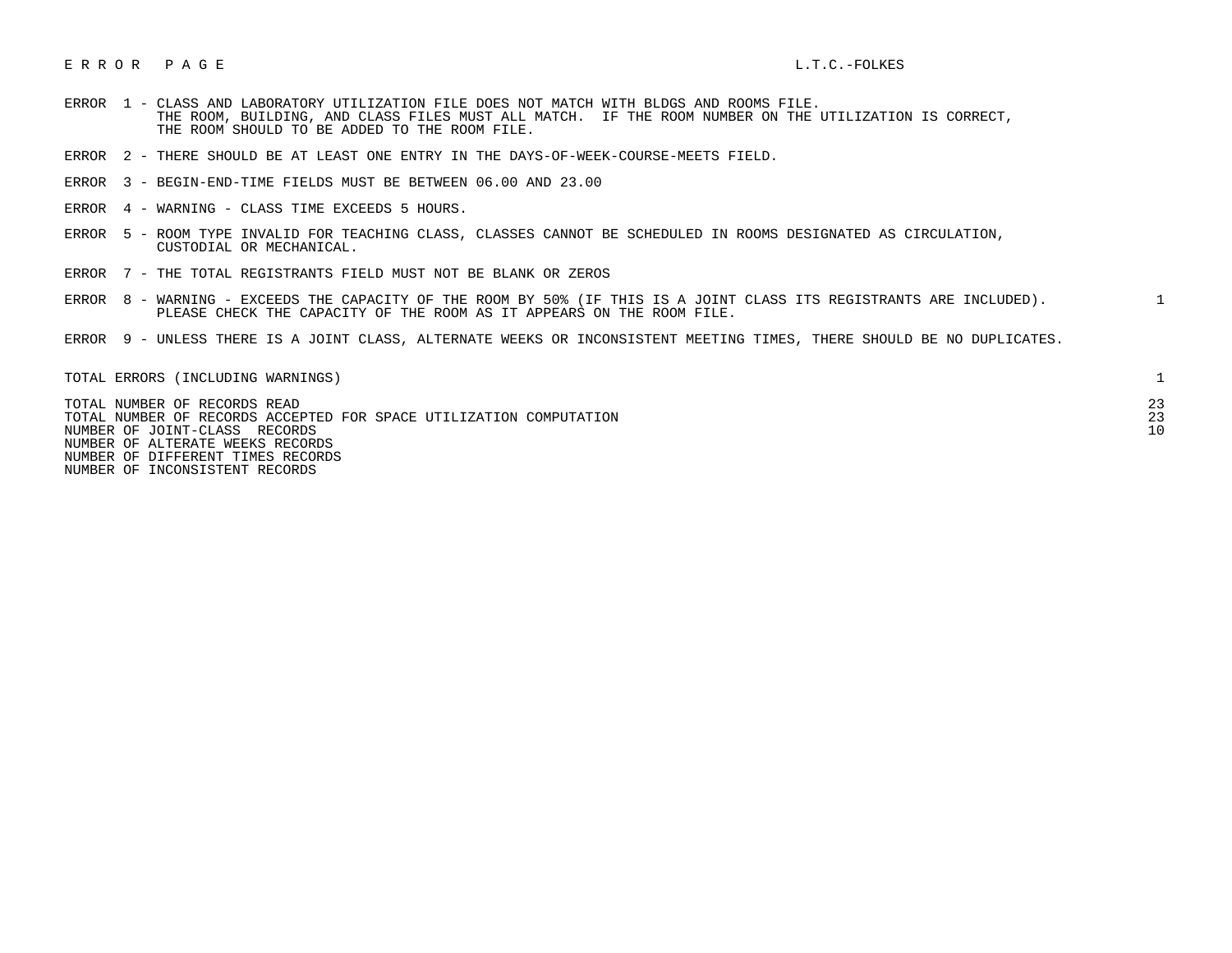|                                                                                      | DAY USE         | NIGHT USE       | TOTAL           |  |
|--------------------------------------------------------------------------------------|-----------------|-----------------|-----------------|--|
|                                                                                      | $(0600 - 1700)$ | $(1700 - 2300)$ | $(0600 - 2300)$ |  |
| *CLASSROOM FACILITIES                                                                |                 |                 |                 |  |
| TOTAL NUMBER OF ROOMS                                                                |                 |                 | 8               |  |
| TOTAL NUMBER OF STATIONS (CAPACITY)                                                  |                 |                 | 188             |  |
| WEEKLY STUDENT CONTACT HOURS                                                         | 934             |                 | 934             |  |
| WEEKLY TOTAL OF ROOMS AVAILABLE - COUNTED IN HALF HOUR INCREMENTS                    | 720             | 400             | 1120            |  |
| WEEKLY TOTAL OF ROOMS IN USE - COUNTED IN HALF HOUR INCREMENTS                       | 194             |                 | 194             |  |
| WEEKLY TOTAL OF STUDENT STATIONS AVAILABLE - COUNTED IN HALF HOUR INCREMENTS         | 16920           | 9400            | 26320           |  |
| WEEKLY TOTAL OF STATIONS AVAILABLE IN ROOMS IN USE - COUNTED IN HALF HOUR INCREMENTS | 7150            |                 | 7150            |  |
| WEEKLY TOTAL OF STATIONS IN USE - COUNTED IN HALF HOUR INCREMENTS                    | 1869            |                 | 1869            |  |
| PERCENT OF ROOMS IN USE TO ROOMS AVAILABLE                                           | 26.9            | $\cdot$ 0       | 17.3            |  |
| PERCENT OF STATIONS IN USE TO STATIONS AVAILABLE                                     | 11.0            | $\cdot$ 0       | 7.1             |  |
| PERCENT OF STATIONS IN USE TO STATIONS AVAILABLE IN OCCUPIED ROOMS                   | 26.1            | $\cdot$ 0       | 26.1            |  |
|                                                                                      |                 |                 |                 |  |
|                                                                                      | DAY USE         | NIGHT USE       | TOTAL           |  |
|                                                                                      | $(0600 - 1700)$ | $(1700 - 2300)$ | $(0600 - 2300)$ |  |
| <b>CLASSROOM</b>                                                                     |                 |                 |                 |  |
| TOTAL NUMBER OF ROOMS                                                                |                 |                 | 8               |  |
| TOTAL NUMBER OF STATIONS (CAPACITY)                                                  |                 |                 | 188             |  |
| WEEKLY STUDENT CONTACT HOURS                                                         | 934             |                 | 934             |  |
| WEEKLY TOTAL OF ROOMS AVAILABLE - COUNTED IN HALF HOUR INCREMENTS                    | 720             | 400             | 1120            |  |
| WEEKLY TOTAL OF ROOMS IN USE - COUNTED IN HALF HOUR INCREMENTS                       | 194             |                 | 194             |  |
| WEEKLY TOTAL OF STUDENT STATIONS AVAILABLE - COUNTED IN HALF HOUR INCREMENTS         | 16920           | 9400            | 26320           |  |
| WEEKLY TOTAL OF STATIONS AVAILABLE IN ROOMS IN USE - COUNTED IN HALF HOUR INCREMENTS | 7150            |                 | 7150            |  |
| WEEKLY TOTAL OF STATIONS IN USE - COUNTED IN HALF HOUR INCREMENTS                    | 1869            |                 | 1869            |  |
| PERCENT OF ROOMS IN USE TO ROOMS AVAILABLE                                           | 26.9            | $\cdot$ 0       | 17.3            |  |
| PERCENT OF STATIONS IN USE TO STATIONS AVAILABLE                                     | 11.0            | $\cdot$ 0       | 7.1             |  |
| PERCENT OF STATIONS IN USE TO STATIONS AVAILABLE IN OCCUPIED ROOMS                   | 26.1            | $\cdot$ 0       | 26.1            |  |